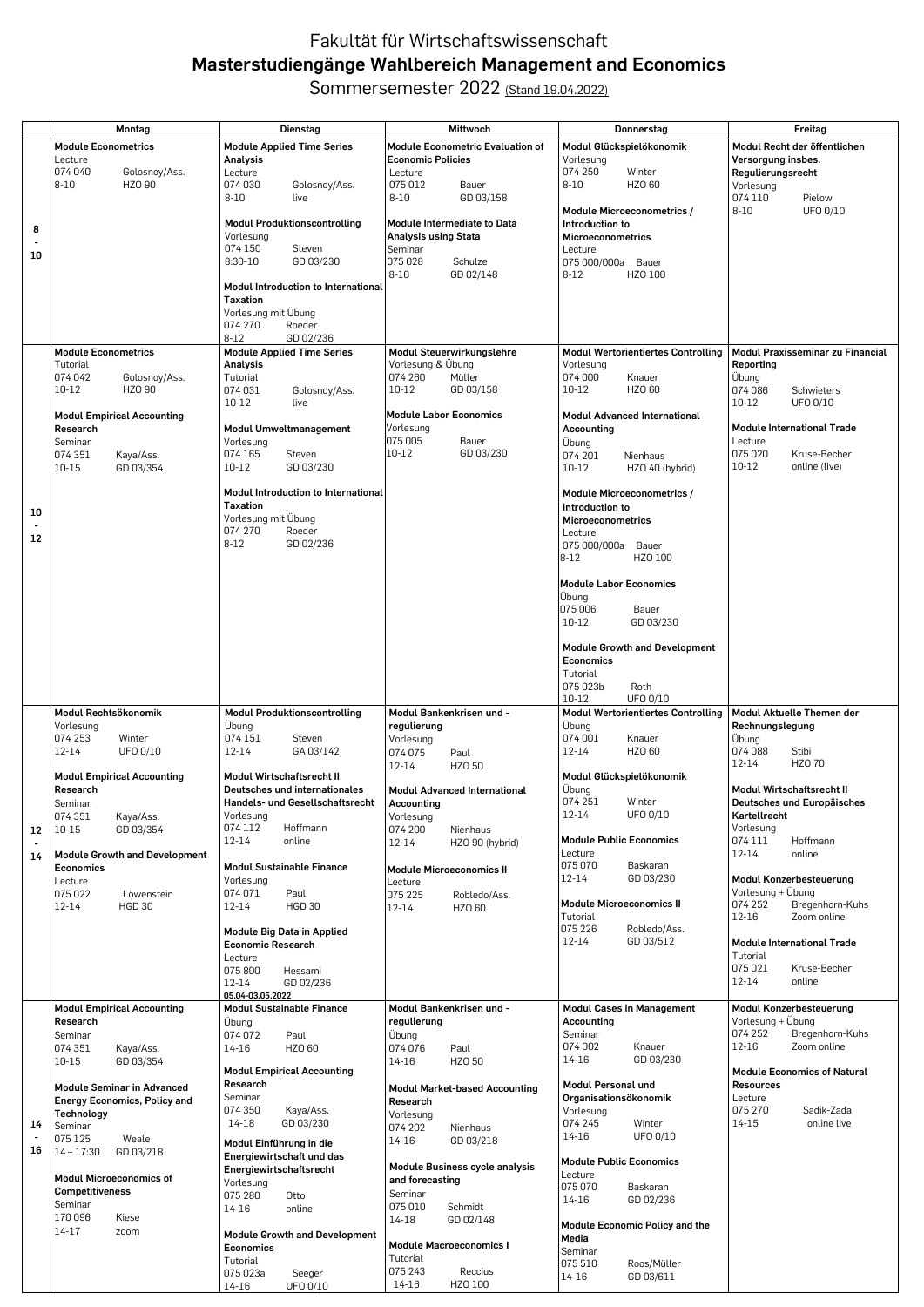| 16<br>18 | Modul Praxisseminar zu Financial<br>Reporting<br>Vorlesung<br>074 085<br>Schwieters<br>UFO 0/10<br>16-18.15<br><b>Modul Seminar in Econometrics</b><br>Seminar<br>074 045<br>Golosnoy<br>GD 03/611<br>16-18<br><b>Module Seminar in Advanced</b><br><b>Energy Economics, Policy and</b><br>Technoloav<br>Seminar<br>075 125<br>Weale<br>GD 03/218<br>$14 - 17:30$ | Modul Aktuelle Themen der<br>Rechnungslegung<br>Vorlesung<br>074 087<br>Stibi<br>HZO 100<br>16-17.30<br><b>Modul Empirical Accounting</b><br>Research<br>Seminar<br>074 350<br>Kaya/Ass.<br>GD 03/230<br>$14 - 18$<br>Module Microeconometrics / | <b>Modul Mergers &amp; Acquisitions</b><br>Vorlesung<br>074 096<br>Pellens<br>GD 03/230<br>16-17:30<br>Module Business cycle analysis<br>and forecasting<br>Seminar<br>075 010<br>Schmidt<br>$14 - 18$<br>GD 02/148 | <b>Modul Mergers &amp; Acquisitions</b><br>Übung<br>074 097<br>Pellens/Ass.<br>16-17:30<br>GD 03/230<br>Module Public Economics<br>Tutorial (2-wöchentl.)<br>075 071<br>Baskaran<br>16-18<br>GD 03/342<br><b>Module Climate Ecnomics</b><br>Tutorial<br>075 232<br>Feldhaus<br>16-17:30<br>GD 04/620<br><b>Modul Intensivseminar:</b><br>Grundlagen und Anwendungen | Module Microeconometrics /<br>Introduction to<br>Microeconometrics<br>Tutorial<br>075 001/001a Bauer<br>UFO 0/10<br>16-18<br>Start. 27.05.2022<br><b>Module Mathematical Bioeconomics</b><br>and Epidemics<br>Lecture<br>075 266<br>Sadik-Zada<br>16-18<br>online live |
|----------|-------------------------------------------------------------------------------------------------------------------------------------------------------------------------------------------------------------------------------------------------------------------------------------------------------------------------------------------------------------------|--------------------------------------------------------------------------------------------------------------------------------------------------------------------------------------------------------------------------------------------------|---------------------------------------------------------------------------------------------------------------------------------------------------------------------------------------------------------------------|---------------------------------------------------------------------------------------------------------------------------------------------------------------------------------------------------------------------------------------------------------------------------------------------------------------------------------------------------------------------|------------------------------------------------------------------------------------------------------------------------------------------------------------------------------------------------------------------------------------------------------------------------|
|          | <b>Module Seminar Quantitative</b>                                                                                                                                                                                                                                                                                                                                | Introduction to                                                                                                                                                                                                                                  |                                                                                                                                                                                                                     | der Wirtschafts- und Finanzpolitik                                                                                                                                                                                                                                                                                                                                  |                                                                                                                                                                                                                                                                        |
|          | <b>Regional Economics</b><br>Seminar<br>075 550<br>Rhoden<br>16:30-18<br>GD 03/512                                                                                                                                                                                                                                                                                | <b>Microeconometrics</b><br>Tutorial<br>075 001/001a Bauer<br>16-18<br>UFO 0/10<br>Start. 24.05.2022                                                                                                                                             |                                                                                                                                                                                                                     | Seminar<br>075 500<br>Kamlage<br>16-18<br>GD 02/148                                                                                                                                                                                                                                                                                                                 |                                                                                                                                                                                                                                                                        |
|          | <b>Modul Microeconomics of</b><br><b>Competitiveness</b><br>Seminar<br>170096<br>Kiese<br>$14-17$<br>zoom                                                                                                                                                                                                                                                         | <b>Modul Intensivseminar:</b><br>Grundlagen und Anwendungen<br>der Wirtschafts- und<br>Finanzpolitik<br>Seminar<br>075 500<br>Kamlage<br>16-18<br>GD 02/148                                                                                      |                                                                                                                                                                                                                     |                                                                                                                                                                                                                                                                                                                                                                     |                                                                                                                                                                                                                                                                        |

## **Sonstige Veranstaltungen**

| Knauer/Ass.     | Modul Advanced Seminar in           | Einführungsveranstaltung:                                        |           |                                     |
|-----------------|-------------------------------------|------------------------------------------------------------------|-----------|-------------------------------------|
| 074 007         | Management Accounting               | Di. 05.04.2022                                                   | 10-12 Uhr | GD 03/218                           |
|                 |                                     | Blockveranstaltung:                                              |           |                                     |
|                 |                                     | Fr. 01.07.2022                                                   | 9-18 Uhr  | GD 02/215                           |
| Paul/Ass.       | Modul Unternehmenskrisen und        | Blockveranstaltung                                               |           |                                     |
| 074 073         | Restrukturierung                    | 29.04.2022                                                       | 8-18 Uhr  | HZO 80                              |
|                 | Vorlesung und Übung                 | 30.05.2022                                                       | 8-18 Uhr  | <b>UFO 0/09</b>                     |
|                 |                                     | 24.06.2022                                                       | 8-18 Uhr  | <b>UFO 0/09</b>                     |
| Paul/Ass.       | Modul Hausarbeitsseminar Finance    | Auftaktveranstaltung                                             |           |                                     |
| 074 074         | Accounting                          | 26.04.2022                                                       |           |                                     |
|                 | Seminar                             |                                                                  |           | online                              |
| Paul/Ass.       | Modul Data Science in Finance       | Wird separat bekannt gegeben                                     |           | Siehe                               |
| 074 077         | Seminar                             |                                                                  |           | Homepage                            |
| Paul/Ass.       | Modul Banking & Finance I           | Blockveranstaltung                                               |           | Siehe                               |
| 074 082         | Seminar                             |                                                                  |           | Homepage                            |
| Pielow/Hoffmann | Modul Wirtschaftsrecht IV           | Einführungsveranstaltung                                         |           |                                     |
| 074 122         | Seminar/Kolloquium                  | https://www2.wiwi.rub.de/lehrstuehle/recht-der online            |           |                                     |
|                 |                                     | wirtschaft/)                                                     |           |                                     |
| Steven/Ass.     | Modul Seminar zur                   | Blockveranstaltung                                               |           | Siehe                               |
| 074 163         | Produktionstheorie                  | 15.06.2022                                                       |           | Homepage                            |
|                 | Seminar                             |                                                                  |           |                                     |
| Nienhaus/Ass.   | Modul Market-based Accounting       | Wird digital angeboten                                           |           | Siehe                               |
| 074 203         | Research                            |                                                                  |           | Homepage                            |
|                 | Übung                               |                                                                  |           |                                     |
| Nienhaus/Ass.   | Modul Advanced Seminar Financial    | Einführungsveranstaltung                                         |           |                                     |
| 074 204         | Accounting                          | 12.04.2022                                                       | 14:45 Uhr | GD 03/158                           |
|                 | Seminar                             | Blockveranstaltung                                               |           |                                     |
|                 |                                     | 04.07.2022: Ganztagsveranstaltung beim<br>Praxispartner in Essen |           | Raum und Zeit in Kürze<br>verfügbar |
| Winter/Ass.     | Modul Rechtsökonomik                | Wird digital angeboten                                           |           | Siehe                               |
| 074 254         | Übung                               |                                                                  |           | Homepage                            |
| Winter/Ass.     | Modul Planspiel Existenzgründung II | 14.03.2022-18.03.2022                                            | 8-18 Uhr  | UFO 0/01                            |
| 074 256         | Blockveranstaltung                  |                                                                  |           |                                     |
| Kaya/Ass.       | Modul Sonderbilanzen und            | Blockveranstaltung:                                              |           |                                     |
| 074 310         | Sonderprüfungen                     | 21.-25.03.2022                                                   | 10-16 Uhr |                                     |
|                 | Vorlesung                           | + Q&A Session                                                    |           | <b>HGB 40</b>                       |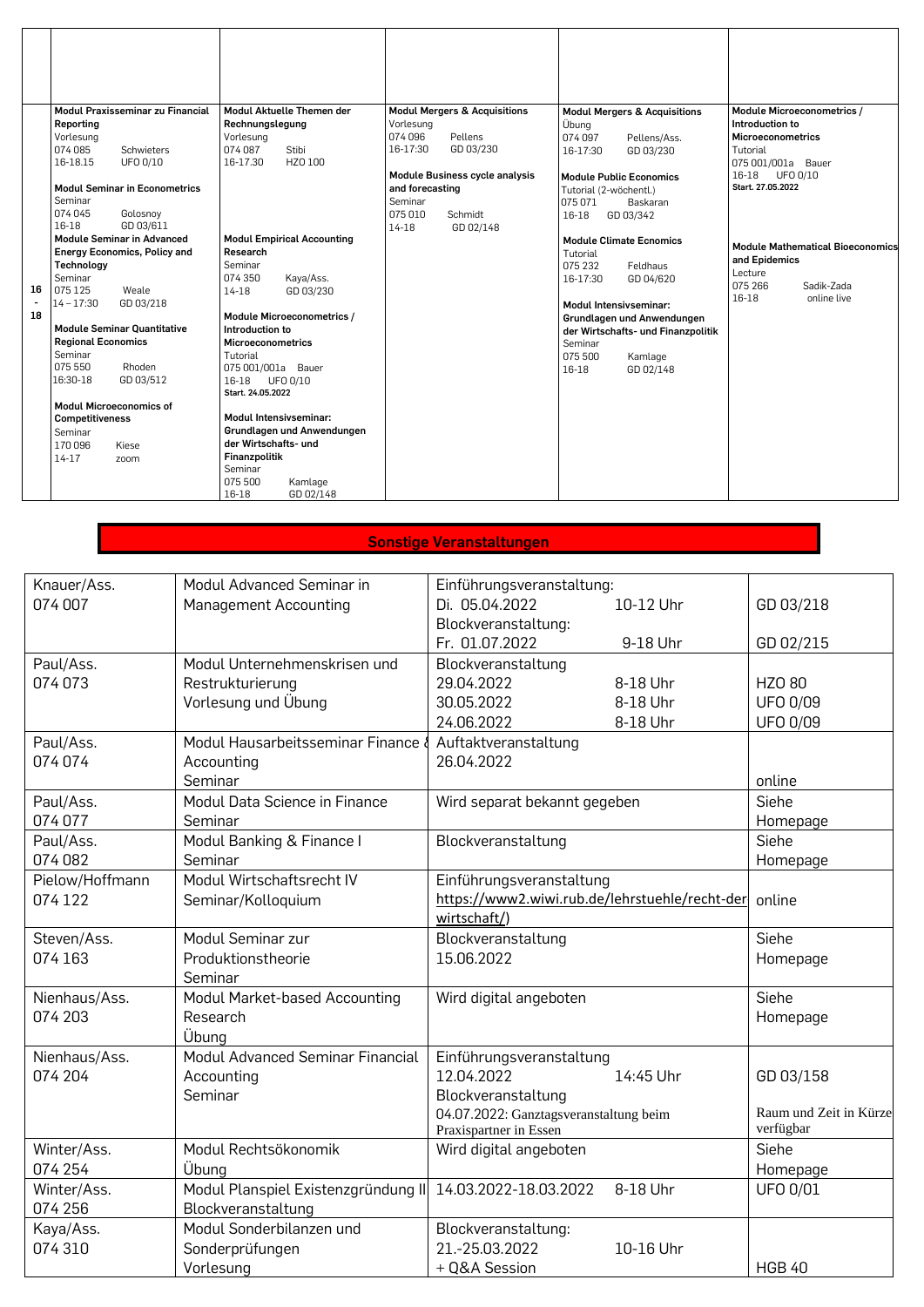| Kaya/Ass.           | Modul Sonderbilanzen und                     | Blockveranstaltung:                             |                               |                                        |
|---------------------|----------------------------------------------|-------------------------------------------------|-------------------------------|----------------------------------------|
| 074 311             | Sonderprüfungen                              | 28.03. - 01.04.2022                             | 10-16 Uhr                     |                                        |
|                     | Übung                                        | + Q&A Session                                   |                               | <b>UFO 0/10</b>                        |
| Kaya/Ass.           | Modul Hauptseminar Auditing                  | Kick-Off Veranstaltung:                         |                               |                                        |
| 074 315             | Seminar                                      | 14.04.2022                                      | 12-14 Uhr                     | GD 03/218                              |
|                     |                                              | Abschlusspräsentation:                          |                               |                                        |
|                     |                                              | 21.06.2022                                      | 8-18 Uhr                      | GD 03/218                              |
|                     |                                              | 22.06.2022                                      | 8-18 Uhr                      | GABF 04/709                            |
| Kaya/Ass.           | Modul Aktuelle Fragen der Corporate          | Kick-Off Veranstaltung:                         |                               |                                        |
| 074 317             | Governance                                   | 14.04.2022                                      | 14-16 Uhr                     | GD 03/218                              |
|                     | Seminar                                      | Abschlusspräsentation:                          |                               |                                        |
|                     |                                              | 28.06.2022                                      | 8-18 Uhr                      | GD 03/218                              |
|                     |                                              | 29.06.2022                                      | 8-18 Uhr                      | GABF 04/709                            |
| Weiß/Ass.           | Modul The People Side of Innovation          | Blockveranstaltung                              |                               |                                        |
| 074 400             | Seminar                                      | $09.08. - 18.08.2022$                           |                               | online                                 |
|                     |                                              |                                                 |                               |                                        |
| <b>Weiß</b>         | Modul Current Trends in Innovation           | Einführungsveranstaltung:                       |                               |                                        |
| 074 405             | Management                                   | Di. 03.05.2022                                  | 14-16 Uhr                     | Räume am CEIT                          |
|                     | Seminar                                      | Präsentation                                    |                               |                                        |
|                     |                                              | Fr. 08.07.2022                                  | 12-18 Uhr                     | Räume am CEIT                          |
| Alavi/Ass.          | Modul Sales and Marketing Theory             | Blockveranstaltung:                             |                               |                                        |
| 074 505             | Vorlesung                                    | 12.04.2022                                      | 14-15:30 Uhr                  | GA 03/142                              |
|                     |                                              | 19.04.2022                                      | 16-17 Uhr                     | UFO 0/10                               |
|                     |                                              | 26.04.2022                                      | 14:15-15:45 Uhr               | <b>HNC 30</b>                          |
|                     |                                              | 09.05.2022                                      | 14-15:45 Uhr                  | UFO 0/10                               |
|                     |                                              | 17.05.2022                                      | 14:15-15:45 Uhr               | <b>UFO 0/09</b>                        |
| Bröring             | Modul Seminar Business Model                 | Blockveranstaltung:                             |                               |                                        |
| 074 600             | Innovation                                   | 25.04., 02.05., 09.05., 16.05., 23.05., 20.06., |                               | Seminarraum                            |
|                     | Seminar                                      | 27.06., 04.07.                                  | 14-16 Uhr                     | am                                     |
|                     |                                              |                                                 |                               | <b>CEIT</b>                            |
| Frondel             | Module Empirical Environmental,              | Introductory session:                           |                               |                                        |
| 075 015             | Resource and Energy Economics                | 29.04.2022                                      | 10 <sub>am</sub>              | <b>RWI Essen</b>                       |
|                     | Seminar                                      | Block seminar:                                  |                               |                                        |
|                     |                                              | 22.07.2022                                      | 10 am - 4 pm                  | RWI Essen                              |
| Baskaran            | Module Seminar Public Choice                 | Block seminar:                                  |                               |                                        |
| 075 072             | Seminar                                      | $08. + 09.07.2022$                              | 8-17 Uhr                      | GD 02/156                              |
|                     |                                              |                                                 |                               |                                        |
| Koch                | Module Seminar in Development                | Introductory session:                           |                               |                                        |
| 075 093             | Economics                                    | 05.04.2022                                      | 6 pm - 8 pm                   | online                                 |
|                     | Seminar                                      | Consultation                                    |                               |                                        |
|                     |                                              | 26.04.2022                                      | $6 \text{ pm} - 8 \text{ pm}$ | online                                 |
|                     |                                              | Block seminar:                                  |                               |                                        |
|                     |                                              | 24.06.2022                                      | $10$ am $-6$ pm               |                                        |
|                     |                                              | 25.06.2022                                      | 8 am - 6 pm                   | outside on campus<br>outside on campus |
|                     |                                              |                                                 |                               |                                        |
| Beckmann<br>075 113 | Module Seminar in International<br>Economics | Introductory session<br>05.04.2022              |                               | GD 03/218                              |
|                     |                                              |                                                 | $4 \text{ pm} - 6 \text{ pm}$ |                                        |
|                     | Seminar                                      | Block seminar:                                  |                               |                                        |
|                     |                                              | 22.04.2022                                      | $10$ am $-6$ pm               | GD 03/218                              |
|                     |                                              | 29.04.2022                                      | $10$ am $-6$ pm               | GD 03/218                              |
|                     |                                              | 10.06.2022                                      | $10$ am $-6$ pm               | GD 03/218                              |
| Schmidt             | Module Applied Economic Policy               |                                                 |                               |                                        |
| 075 220             | Seminar                                      |                                                 |                               | Siehe                                  |
|                     |                                              |                                                 |                               | Homepage                               |
| Salzmann            | Module Seminar Applied                       | Introductory session:                           |                               |                                        |
| 075 228             | Microeconomics                               | $05.04 - 26.04.2022$                            | $2$ pm $-4$ pm                | GD 02/148                              |
|                     | Seminar                                      | Block seminar:                                  |                               |                                        |
|                     |                                              | 25.06.2022                                      | $10$ am $-6$ pm               | GD 03/158                              |
|                     |                                              | 01.07.2022                                      | $10$ am $-6$ pm               | GD 03/512                              |
| Wübker              | Module current Topics in Health              | Kick-Off Meeting:                               |                               |                                        |
| 075 275             | Economics                                    | 22.04.2022                                      | 10 am - 12 pm                 |                                        |
|                     | Seminar                                      | Seminar                                         |                               |                                        |
|                     |                                              | 23.06. - 24.06.2022                             |                               | RWI-Essen                              |